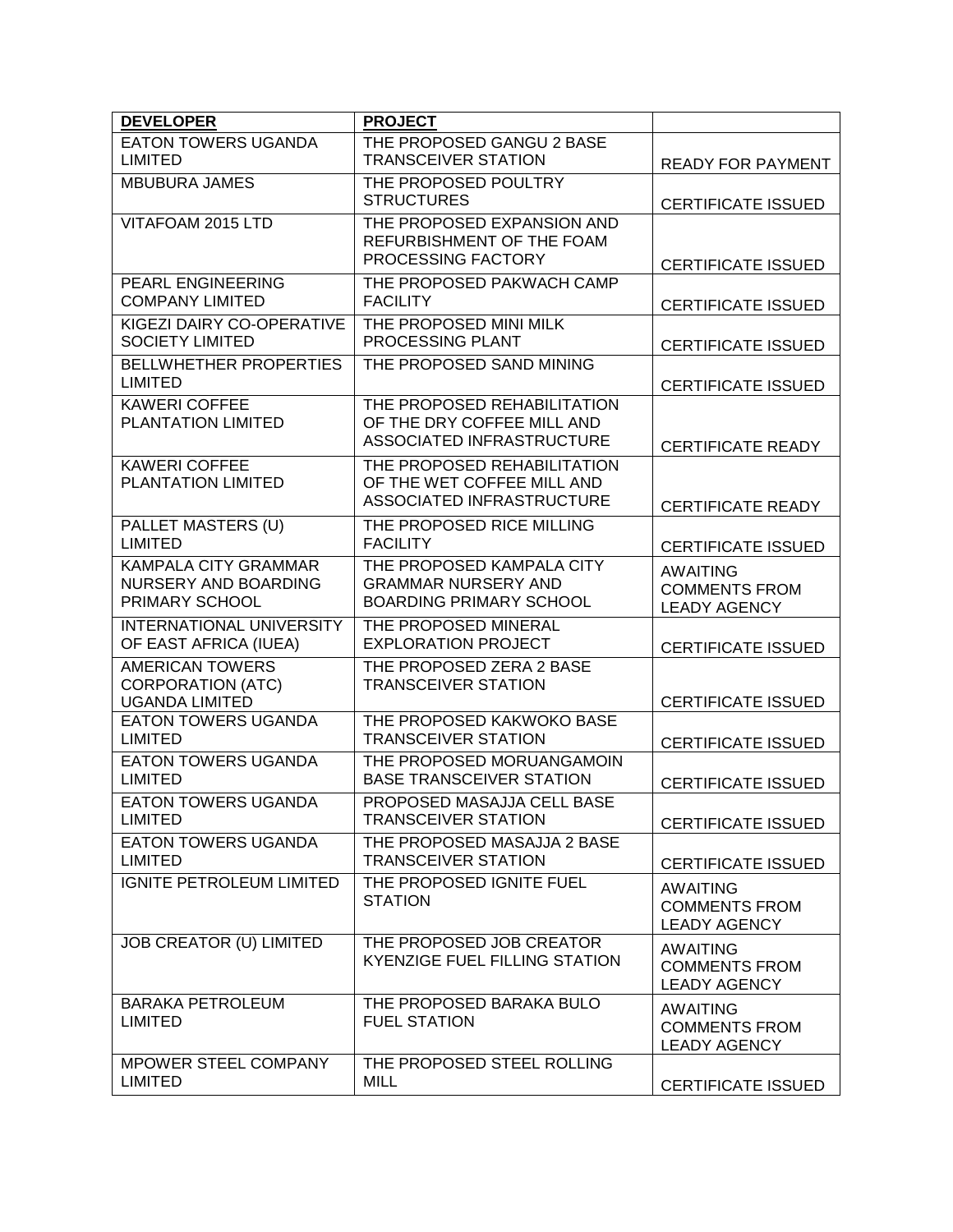| <b>BELLWETHER PROPERTIES</b><br><b>LIMITED</b>                                         | THE PROPOSED MURRAM BORROW<br><b>PIT</b>                                                                                  | <b>CERTIFICATE ISSUED</b>               |
|----------------------------------------------------------------------------------------|---------------------------------------------------------------------------------------------------------------------------|-----------------------------------------|
| <b>BLUE LADDER</b><br><b>CONSTRUCTION COMPANY</b>                                      | THE PROPOSED COMMERCIAL<br><b>QUARRY SITE</b>                                                                             | <b>CERTIFICATE ISSUED</b>               |
| TOTALENERGIES UGANDA<br><b>LIMITED</b>                                                 | THE PROPOSED SEVEN ADDITIONAL<br><b>TILENGA BORROW PITS</b>                                                               | <b>CERTIFICATE ISSUED</b>               |
| <b>TIMOTHY KANYEREZI</b><br>MASEMBE, WILLIAM<br>BYARUHANGA AND STEPHEN<br><b>MOSHA</b> | THE PROPOSED RESIDENTIAL<br><b>HOUSING ESTATE</b>                                                                         | <b>CERTIFICATE ISSUED</b>               |
| <b>HMH RAINBOW LTD</b>                                                                 | THE PROPOSED HMH RAINBOW<br><b>POULTRY FARM 2</b>                                                                         | <b>CERTIFICATE READY</b>                |
| MR. EMBATI WILLIAM                                                                     | THE PROPOSED EMBATI FUEL<br><b>FILLING STATION</b>                                                                        | <b>CERTIFICATE READY</b>                |
| <b>DOTT SERVICES LIMITED</b>                                                           | THE PROPOSED CAMPSITE                                                                                                     | <b>CERTIFICATE READY</b>                |
| DOTT SERVICES LIMITED                                                                  | THE PROPOSED BORROW AREA                                                                                                  | <b>CERTIFICATE READY</b>                |
| <b>DOTT SERVICES LIMITED</b>                                                           | THE PROPOSED BORROW AREA                                                                                                  | <b>CERTIFICATE READY</b>                |
| <b>BEST INGREDIENTS AFRICA</b><br><b>LIMITED</b>                                       | THE PROPOSED STORAGE<br><b>WAREHOUSE FOR BAKERY</b><br><b>INGREDIENTS AND BAKERY</b><br><b>PRODUCTS</b>                   | <b>CERTIFICATE READY</b>                |
| <b>UGACOF LIMITED</b>                                                                  | THE PROPOSED THE<br>DEVELOPMENT OF<br>WASTEWATER/EFFLUENT<br>TREAtMENT PLANT FOR THE WET<br><b>COFFEE PROCESSING MILL</b> | <b>CERTIFICATE READY</b>                |
| <b>EDRASI CONTRACTORS AND</b><br>SUPPLIERS CO. LTD                                     | THE PROPOSED REDEVELOPMENT<br>OF EDRASI FUEL SERVICE STATION                                                              | <b>READY FOR PAYMENT</b>                |
| ROYAL RICE LIMITED                                                                     | THE PROPOSED WAREHOUSE                                                                                                    | <b>READY FOR PAYMENT</b>                |
| <b>STARLIGHT POINT LIMITED</b>                                                         | THE PROPOSED STARLIGHT POINT<br><b>LIMITED SHOE FACTORY</b>                                                               | <b>CERTIFICATE READY</b>                |
| CHINA RAILWAY 18TH<br><b>BUREAU GROUP COMPANY</b><br>LIMITED.                          | THE PROPOSED STONE QUARRY<br>AND CRUSHING PLANT                                                                           | <b>CERTIFICATE READY</b>                |
| <b>UGANDA NATIONAL ROADS</b><br><b>AUTHORITY (UNRA)</b>                                | THE PROPOSED REHABILITATION,<br><b>IMPROVEMENT AND MAINTENANCE</b><br>OF SOROTI-LIRA-KAMDINI ROAD<br>(189.4KM             | <b>CERTIFICATE READY</b><br>FOR PAYMENT |
| <b>AMERICAN TOWERS</b><br><b>CORPORATION (ATC)</b><br><b>UGANDA LIMITED</b>            | KALINABIRI BASE TRANSCEIVER<br>STATION (BTS) (SITE ID: 610015)                                                            | <b>READY FOR PAYMENT</b>                |
| <b>China Communications</b><br><b>Construction Co. Limited</b><br>(CCCC)               | THE PROPOSED BORROW AREA                                                                                                  | <b>READY FOR</b><br><b>PAYMENT</b>      |
| <b>MINISTRY OF LANDS,</b><br><b>HOUSING AND URBAN</b><br><b>DEVELOPMENT</b>            | THE PROPOSED CONSTRUCTION OF<br><b>INDUSTRIAL AREA ROAD AND</b><br><b>BYAINO ROAD</b>                                     | <b>READY FOR</b><br><b>PAYMENT</b>      |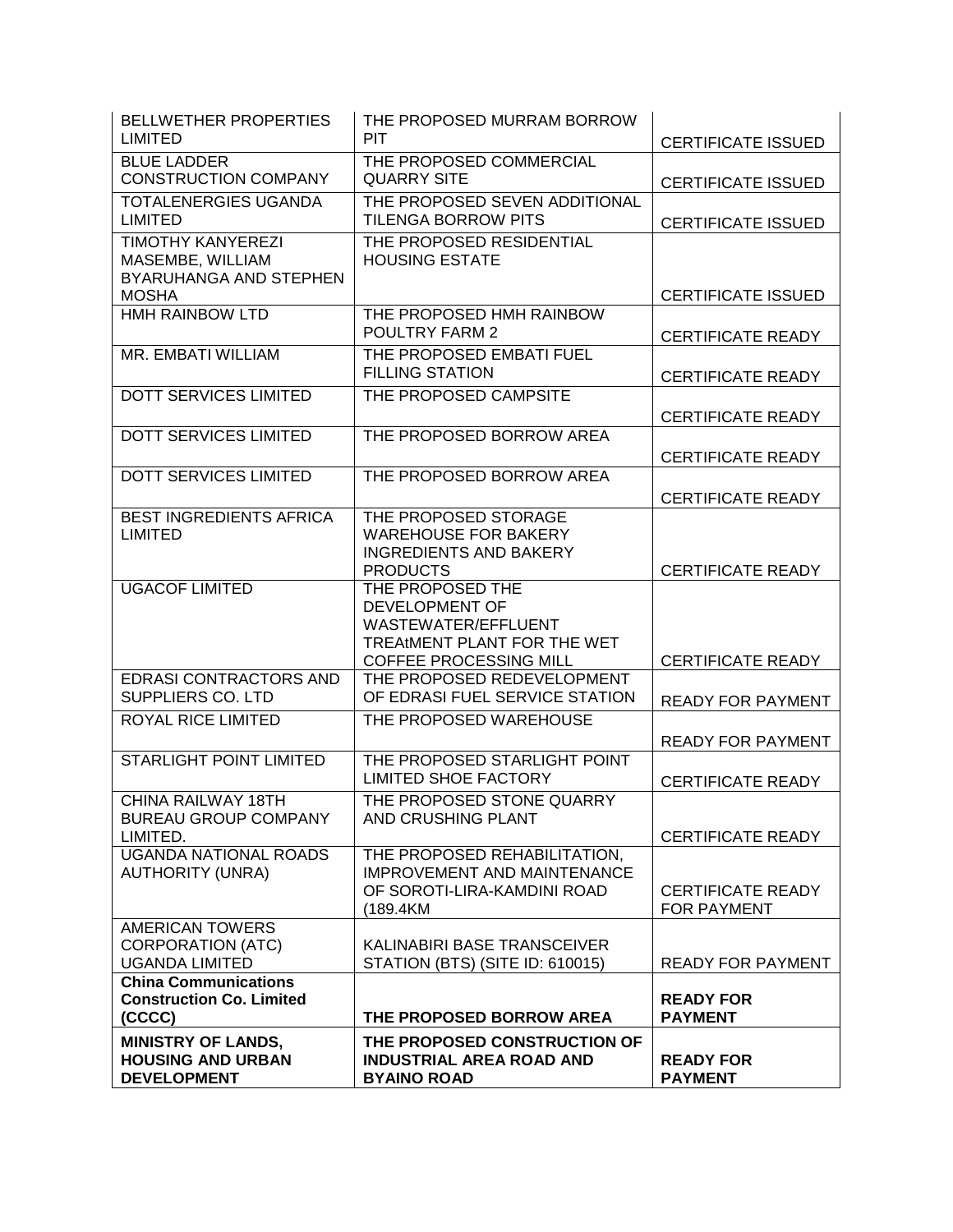| <b>Ministry of Water and</b>                      |                                                        | <b>READY FOR</b>          |
|---------------------------------------------------|--------------------------------------------------------|---------------------------|
| <b>Environment</b>                                | THE WATER SUPPLY SYSTEM,<br>THE PROPOSED ESTABLISHMENT | <b>PAYMENT</b>            |
| <b>AMERICAN TOWERS</b>                            | OF RWENKUBA ATC BASE                                   |                           |
| <b>CORPORATION (ATC)</b><br><b>UGANDA LIMITED</b> | <b>TRANSCEIVER STATION SITE ID:</b>                    | <b>READY FOR</b>          |
|                                                   | 609862,                                                | <b>PAYMENT</b>            |
|                                                   | <b>PROPOSED ESTABLISHMENT OF</b>                       |                           |
| <b><i>AMERICAN TOWERS</i></b>                     | <b>RWENTONDO II ATC BASE</b>                           |                           |
| <b>CORPORATION (ATC)</b>                          | <b>TRANSCEIVER STATION, SITE ID:</b>                   | <b>READY FOR</b>          |
| <b>UGANDA LIMITED</b>                             | 701007,                                                | <b>PAYMENT</b>            |
|                                                   |                                                        |                           |
|                                                   |                                                        | <b>READY FOR</b>          |
| <b>Dolphin Petroleum Limited</b>                  | <b>DOLPHIN FUEL STATION</b>                            | <b>PAYMENT</b>            |
|                                                   | THE ESTABLISHMENT OF NGOMA 3                           |                           |
| <b>Ubuntu Towers Uganda</b>                       | <b>GREENFIELD BASE TRANSCEIVER</b>                     | <b>READY FOR</b>          |
| Limited                                           | STATION (ID: UTU/10155/KMP)                            | <b>PAYMENT</b>            |
|                                                   | <b>KYABAYEMA GREENFIELD BASE</b>                       |                           |
|                                                   | <b>TRANSCEIVER STATION</b>                             | <b>READY FOR</b>          |
| <b>Ubuntu Towers Uganda Ltd</b>                   | (UTU/30044/FPL)                                        | <b>PAYMENT</b>            |
| <b>Imperial Steel Industries</b>                  | THE STEEL AND ALLIED PRODUCTS                          | <b>READY FOR</b>          |
| Limited                                           | <b>MANUFACTURING PLANT</b>                             | <b>PAYMENT</b>            |
| Kinkiizi Development                              | THE ESTABLISHMENT OF THE TEA                           | <b>READY FOR</b>          |
| <b>Company Ltd</b>                                | <b>FACTORY I</b>                                       | <b>PAYMENT</b>            |
| <b>UBUNTU TOWERS UGANDA</b>                       | <b>KYAPA BASE TRANSCEIVER</b>                          | <b>READY FOR</b>          |
| <b>LIMITED</b>                                    | STATION (ID. UTU/30040/FPL)                            | <b>PAYMENT</b>            |
|                                                   |                                                        |                           |
|                                                   | THE PROPOSED CONSTRUCTION OF                           |                           |
|                                                   | KAGOROGORO GREENFIELD BASE                             |                           |
| <b>Ubuntu Towers Uganda</b>                       | <b>TRANSCEIVER STATION (SITE ID:</b>                   | <b>READY FOR</b>          |
| Limited<br><b>UBUNTU TOWERS UGANDA</b>            | UTU/20036/MBR)                                         | <b>PAYMENT</b>            |
|                                                   | THE PROPOSED KATUTURA                                  |                           |
| <b>LIMITED</b>                                    | <b>GREENFIELD BASE TRANSCEIVER</b>                     |                           |
|                                                   | STATION (SITE ID: UTU/30043/FPL)                       |                           |
|                                                   | <b>KAMPALA KINGDOM HOTEL</b>                           |                           |
| Kingdom Kampala Limited                           |                                                        | <b>CERTIFICATE ISSUED</b> |
| <b>Gidro-Sila Power Company</b>                   | THE PROPOSED 17.8MW LOWER                              |                           |
| Ltd                                               | <b>ACHWA HYDROPOWER PROJECT</b>                        | <b>CERTIFICATE ISSUED</b> |
| Veronika Neza Investments                         |                                                        | <b>READY FOR</b>          |
| <b>Limited</b>                                    | THE NEZA FUEL STATION,                                 | <b>PAYMENT</b>            |
|                                                   |                                                        | <b>READY FOR</b>          |
| Anjo Fuels (U) Ltd                                | <b>ANJO FUEL STATION</b>                               | <b>PAYMENT</b>            |
|                                                   |                                                        | <b>READY FOR</b>          |
| <b>Mr. Turyakira Pius</b>                         | THE FUEL STATION,                                      | <b>PAYMENT</b>            |
|                                                   | THE PROPOSED ESTABLISHMENT                             |                           |
| <b>Ubuntu Towers Uganda</b>                       | OF BULINIMULA BASE                                     | <b>READY FOR</b>          |
| Limited                                           | <b>TRANSCEIVER STATION</b>                             | <b>PAYMENT</b>            |
| <b>MINISTRY OF WATER AND</b>                      | THE WATER SUPPLY AND                                   | <b>READY FOR</b>          |
|                                                   |                                                        | <b>PAYMENT</b>            |
| <b>ENVIRONMENT (MWE)</b>                          | <b>SANITATION PROJECT</b>                              |                           |
| <b>MINISTRY OF WATER AND</b>                      | THE WATER SUPPLY AND                                   | <b>READY FOR</b>          |
| <b>ENVIRONMENT (MWE)</b>                          | <b>SANITATION PROJECT</b>                              | <b>PAYMENT</b>            |
| <b>MINISTRY OF WATER AND</b>                      | THE WATER SUPPLY AND                                   | <b>READY FOR</b>          |
| <b>ENVIRONMENT (MWE)</b>                          | <b>SANITATION PROJECT</b>                              | <b>PAYMENT</b>            |